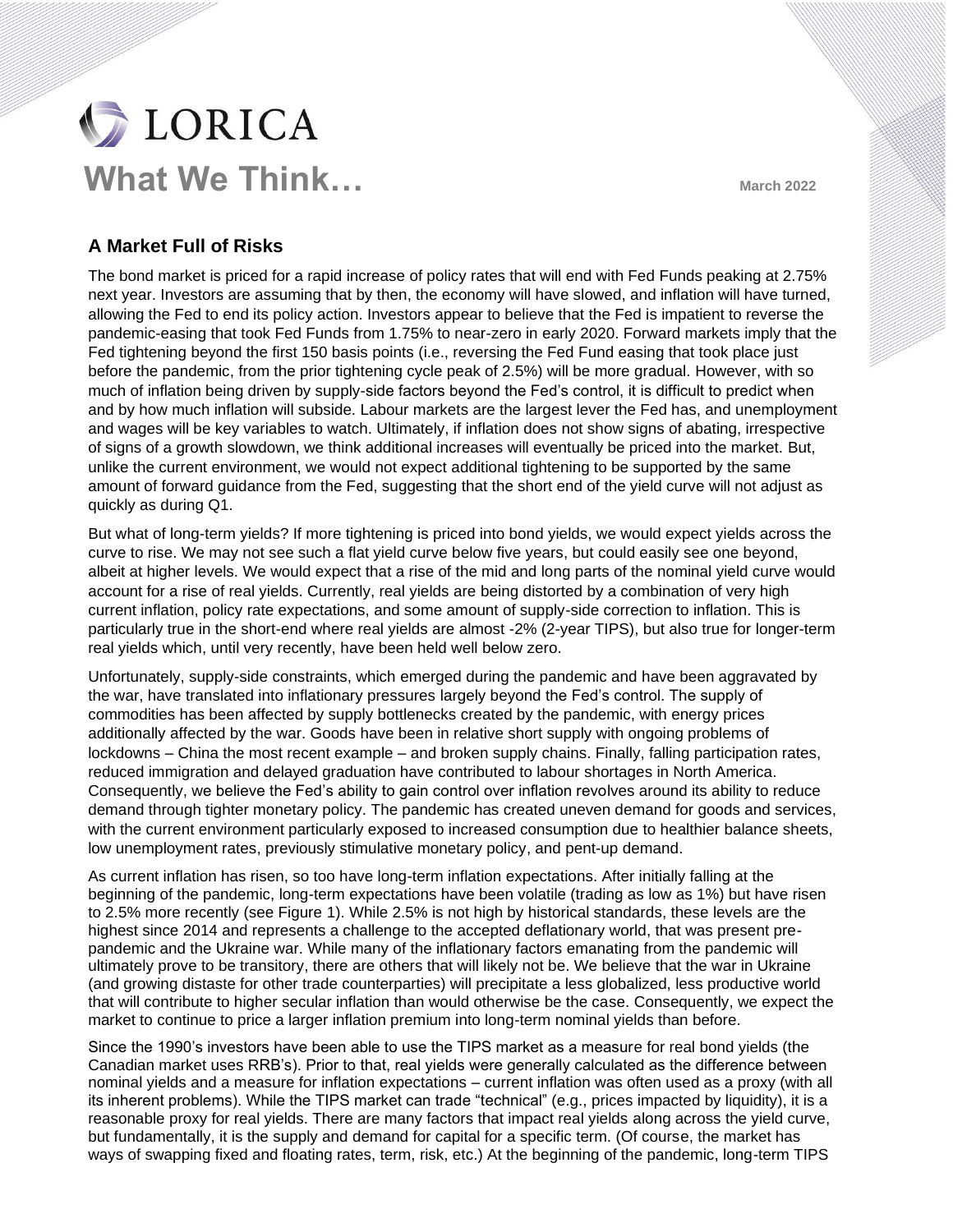yields fell to historic lows (-1.20 for 10-year TIPS last November) but have since risen. The current environment is particularly complicated with respect to real yields, given: the effects of the pandemic and war on the economy; Federal Reserve rate hikes and balance sheet unwind; the level of government, business, and household borrowing; and investor flows.



Forecasting growth through the pandemic has been particularly difficult with sickness and lockdowns having major implications for labour markets, supply chains and household consumption. The geographical disparity and volatility of growth has been pronounced, with China's current lockdowns the latest factor having a major impact. The war in Ukraine has also added to forecasting challenges, with sanctions complicating, already impaired, supply chains and depressing European growth. Over time we expect commodity supply will adjust to circumvent restrictions, at least partially. Conversely, it is reasonable to expect a surge in defence spending globally (according to The Economist, NATO could increase budgets by 25% or \$US 80 billion a year to meet their 2% of GDP targets) which will boost growth in the same European countries that are suffering under sanctions.

Monetary policy has rarely been as hawkish as we are seeing today. It is one thing to see 50 basis point hikes, but another to have dot plots, supported by FOMC comments, that project 2.5% of rate increases over the next 12 months. (The only other tightening cycle under which dot plots had been used was during 2016- 18 – their use began in 2012 – when the dot plots projected a slow and methodical rise of policy rates, and yields rose accordingly.) Although the Fed can adjust forward guidance, the current aggressive stance is unusual in the context of policy since the credit crisis. It is therefore not surprising that the yield curve has adjusted rapidly to the expected path of rising policy rates. Furthermore, by raising the spectre of a rapid unwind of its balance sheet, the Fed has added to the upward pressure on real yields across the curve.

The flow of funds in and out of the bond market is always difficult to assess given the wide range of market participants. Typically, destabilizing global events, such as war, result in some level of risk aversion and capital flow out of risk assets and into sovereign debt, particularly US Treasuries. Early in the pandemic there was a massive flight to safety that, with the help of quantitative easing, dissipated over time. The Russian invasion generated a more modest flight to safety, that has also largely dissipated, as investors have adopted the view that the war and its economic impact are likely to be contained. There has been some speculation that by employing sanctions on Russian exports and banning some Russian banks from SWIFT (global payment system), money would leave the US dollar and the US Treasury market – there has been no evidence of a significant move. On the other hand, low rates had already resulted in a long-term preference for shorter maturities, which the recent shift to tighter monetary policy has supplemented (according to the Chicago Board of Trade Commitment of Traders report).

Although credit spreads have widened through the first quarter, we have generally seen a controlled and limited scaling down of credit exposure. There was panic spread widening associated with the Russian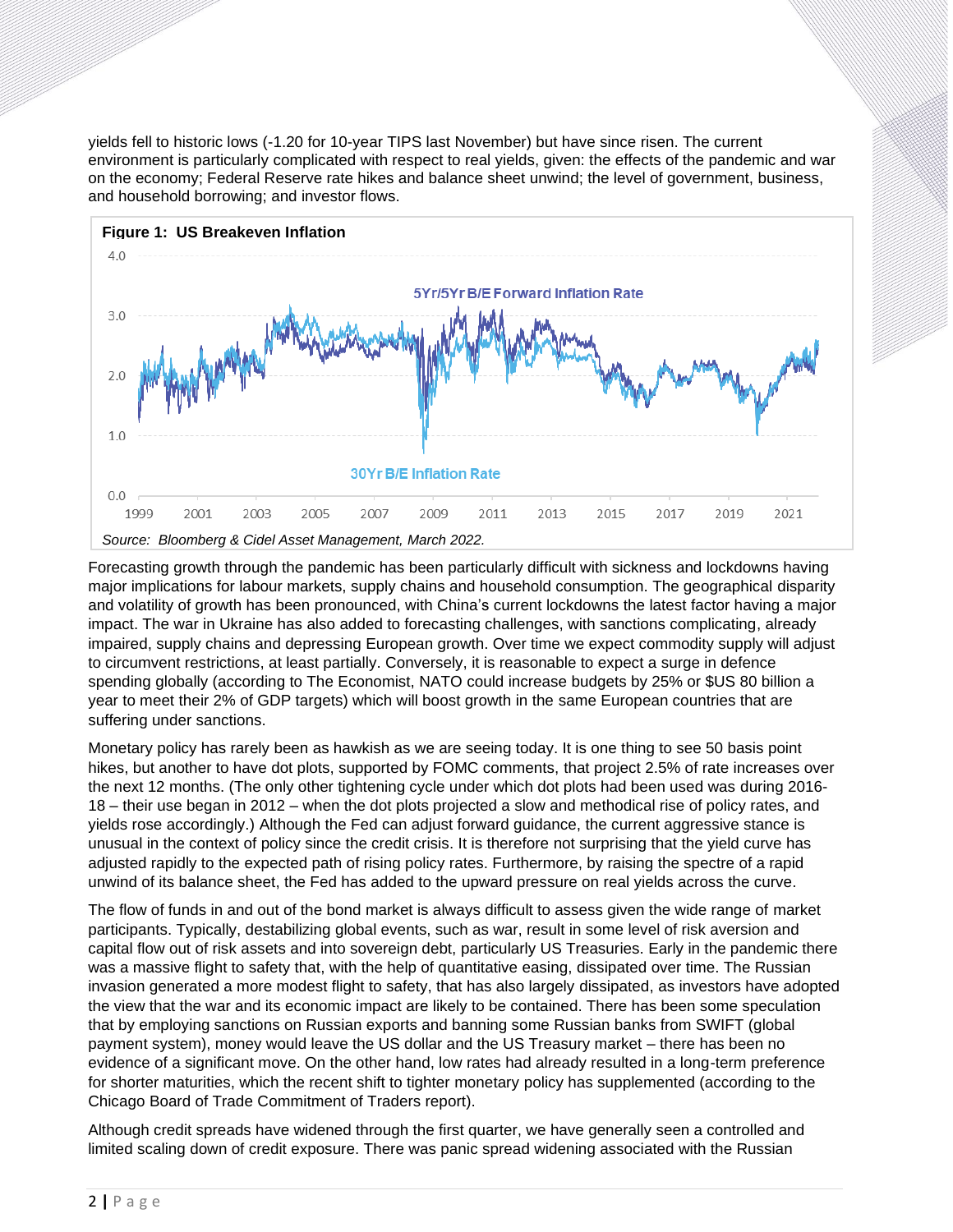invasion, but much of it has been retraced. Speculative grade credits have been the hardest hit, but spread levels are not far off pre-pandemic levels (see Figure 2). Tightening financial conditions have contributed to the move to higher credit quality, but in general, we don't think credit markets are pricing in a recession at the moment.



Provincial bonds have perhaps suffered more than should be expected, given their overall high credit quality. But the liquidity that many provincial bonds offer and their prevalence in many long portfolios means that they are a natural vehicle for unloading credit and duration risk quickly, leading to yield spread widening. Notably, Alberta yield spreads narrowed, overall, having benefitted from the rise of energy prices (a benefit that has not translated to the Canadian dollar, given the broader flight to safety of the Treasury market).

The portfolio has been positioned for a higher yields and flatter yield curve – with the Fed's encouragement, both have happened at unprecedented speed. Exceedingly high inflation and tight labour markets have focused central bankers and forced them to abandon a more measured approach, employed during the tightening cycles of recent memory. History would suggest a consolidation of yields is in order. However, the risk that the Fed could employ its massive balance sheet to force the yield curve higher and steeper looms large.